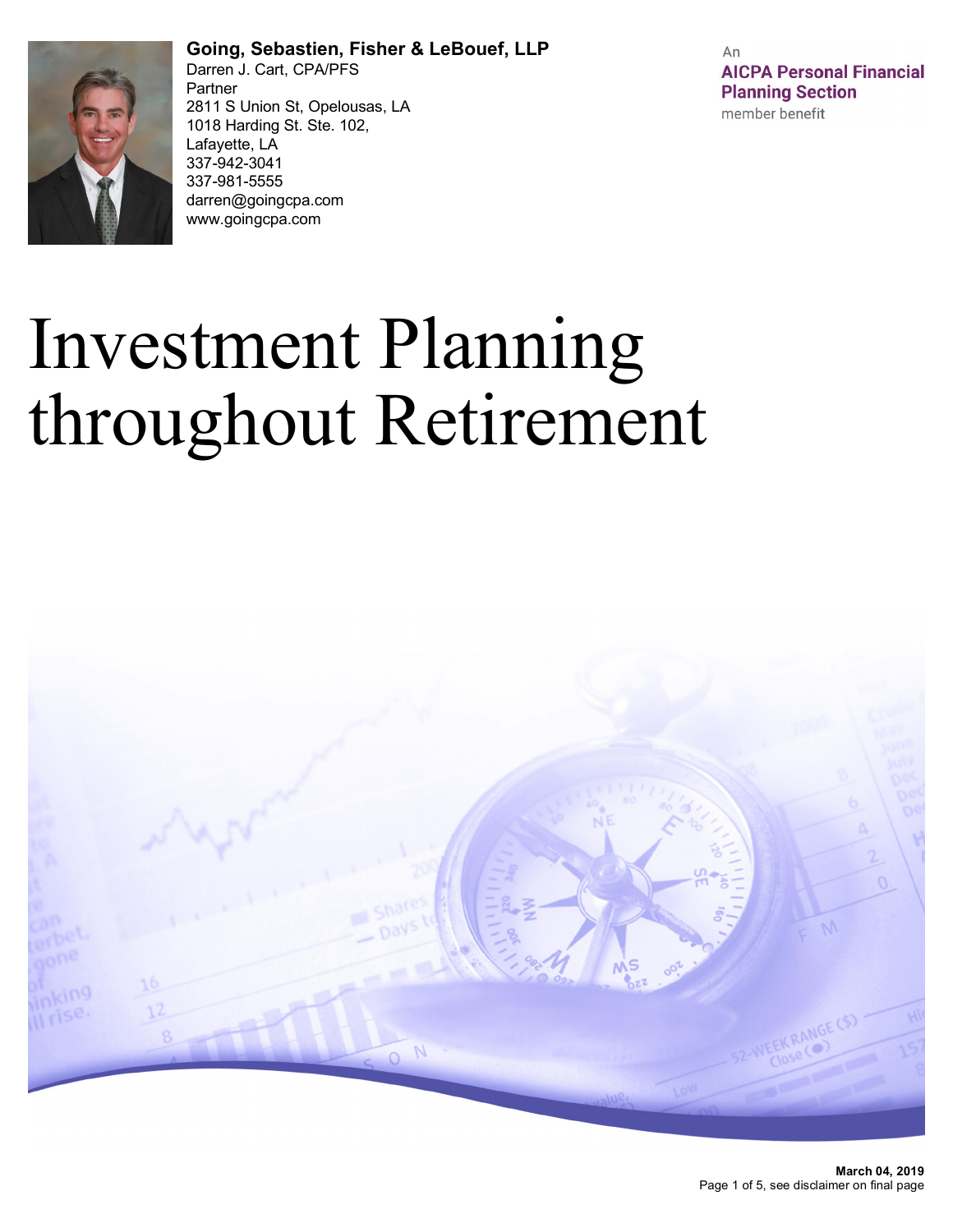

## Investment Planning throughout Retirement

## **Introduction**

Investment planning during retirement is not the same as investing for retirement and, in many ways, is more complicated.

Your working years are your saving years. With luck, your income increases from year to year as you receive promotions and/or pay raises; those increases offer some protection against rising costs caused by inflation. While you're working, your retirement objective generally is to grow retirement savings as much as possible, and investments that offer higher potential reward in exchange for greater potential for volatility and/or loss are often the focus for those retirement savings.

When you retire, on the other hand, spending rather than saving becomes your focus. Your sources of income may include Social Security, employer pensions, personal savings and assets, and perhaps some income from working part-time. Typically, a retiree's objective is to derive sufficient income to maintain a chosen lifestyle and to make assets last as long as necessary.

This can be a tricky balancing act. Uncertainty abounds--you don't know how long you'll live or whether rates of return will meet your expectations. If your income is fixed, inflation could erode its purchasing power over time, which may cause you to invade principal to meet day-to-day expenses. Or, your retirement plan may require that you make minimum withdrawals in excess of your needs, depleting your resources and triggering taxes unnecessarily. Further, your ability to tolerate risk is lessened--you have less time to recover from losses, and you may feel less secure about your finances in general.

How, then, should you manage your investments during retirement given the above complications? The answer is different for everyone. You should tailor your plans to your own unique circumstances, and you may want to consult a financial planning professional for advice.

The following discusses two important factors you should consider: (1) withdrawing income from retirement assets, and (2) balancing safety with growth.

#### **Choosing a sustainable withdrawal rate**

A key factor that determines whether your assets will last for your entire lifetime is the rate at which you withdraw funds. The more you withdraw, the greater the likelihood you'll exhaust your resources too soon. On the other hand, if you withdraw too little, you may have to struggle to meet expenses; also, you could end up with assets in your estate, part of which may go to the government in taxes. It is vital that you estimate an appropriate withdrawal rate for your circumstances, and determine whether you should adjust your lifestyle and/or estate plan.

Your withdrawal rate is typically expressed as a percentage of your overall assets, even though withdrawals may represent earnings, principal, or some combination of the two. For example, if you have \$700,000 in assets and decide a 4 percent withdrawal rate is appropriate, the portfolio would need to earn \$28,000 a year if you intend to withdraw only earnings; alternatively, you might set it up to earn \$14,000 in interest and take the remaining \$14,000 from the principal. An appropriate and sustainable withdrawal rate depends on many factors including the value of your current assets, your expected rate of return, your life expectancy, your risk tolerance, whether you adjust for inflation, how much your expenses are expected to be, and whether you want some assets left over for your heirs.

Fortunately, you don't have to make a wild guess. Studies have tackled this issue, resulting in the creation of tables and calculators that can provide you with a range of rates that have some probability of success. However, you'll probably need some expert help to ensure that this important decision is made carefully.

## **Withdrawing first from taxable, tax-deferred, or tax-free accounts**

Many retirees have assets in various types of accounts--taxable, tax-deferred (e.g., traditional IRAs), and tax-free (e.g., Roth IRAs). Given a choice, which type of account should you withdraw from first? The answer--it depends.

*Caution: Roth IRA earnings are generally free from federal income tax if certain conditions are met, but may not be free from state income tax.*

#### *Retirees who will not have an estate*

An **AICPA Personal Financial Planning Section** member benefit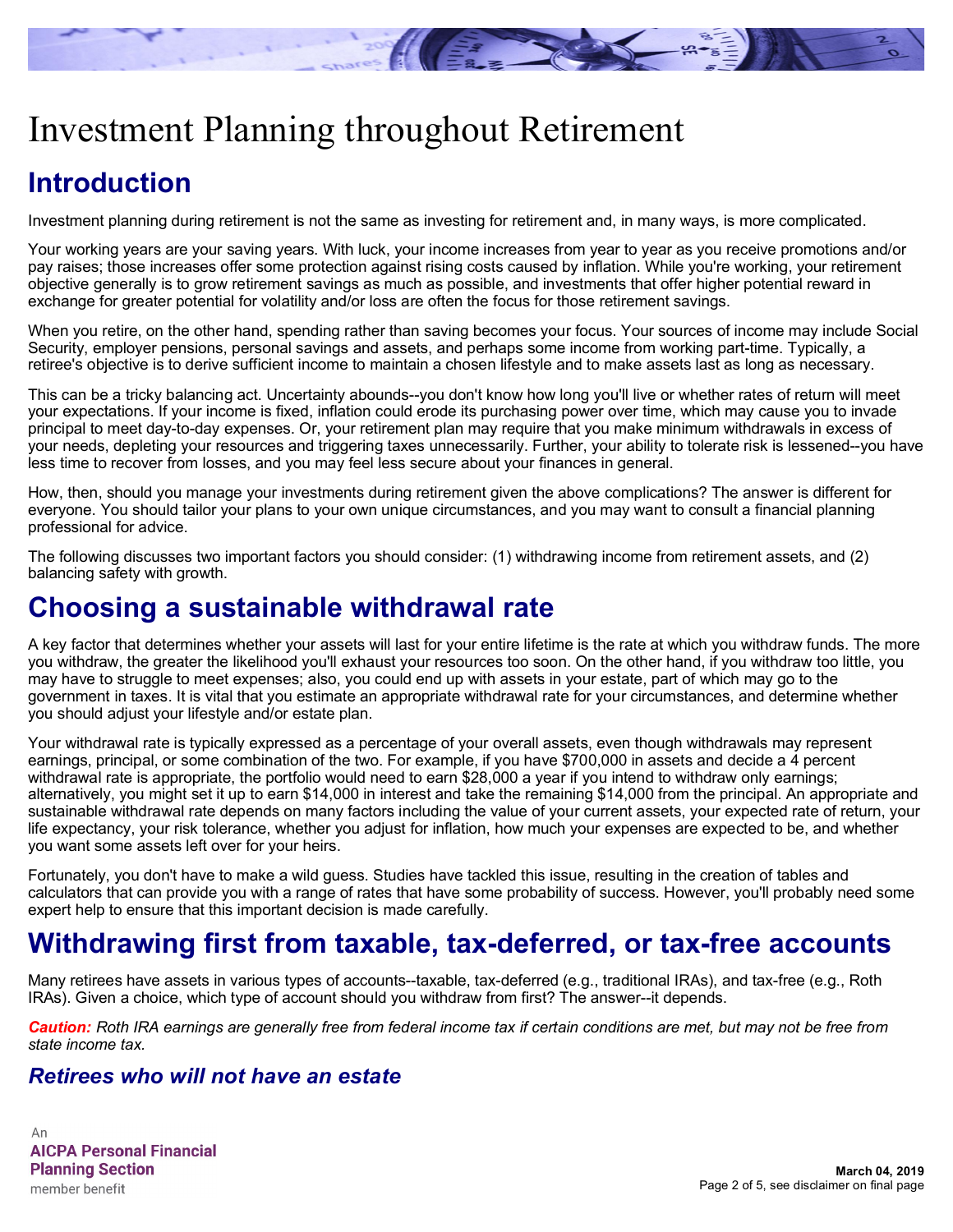

For retirees who do not intend to leave assets to beneficiaries, the answer is simple in theory: Withdraw money from a taxable account first, then a tax-deferred account, and lastly, a tax-free account. This will provide for the greatest growth potential due to the power of compounding.

In practice, however, your choices, to some extent, may be directed by tax rules. Retirement accounts, other than Roth IRAs, have minimum withdrawal requirements. In general, you must begin withdrawing from these accounts by April 1 of the year following the year you turn age 70½. Failure to do so can result in a 50 percent excise tax imposed on the amount by which the required minimum distribution exceeds the distribution you actually take.

#### *Retirees who will have an estate*

For retirees who intend to leave assets to beneficiaries, the analysis is more complicated. You need to coordinate your retirement plan with your estate plan.

If you have appreciated or rapidly appreciating assets, it may be more advantageous for you to withdraw from tax-deferred and tax-free accounts first. This is because these accounts will not receive a step-up in basis at your death, as many of your other assets will, and your heirs could face a larger than necessary tax liability.

However, this may not always be the best strategy. For example, if you intend to leave your entire estate to your spouse, it may be better to withdraw from taxable accounts first. This is because spouses are given preferential tax treatment with regard to retirement plans. As a beneficiary of a traditional IRA or retirement plan, a surviving spouse can roll over retirement plan funds to his or her own IRA or retirement plan, or, in some cases, may continue the deceased spouse's plan as his or her own. The funds in the plan continue to grow tax deferred, and distributions need not begin until the spouse's own required beginning date.

For retirees who have a "stretch" IRA,you may want to take advantage of your ability to defer taxes over a number of generations.

*Tip: Retirees in this situation should consult a qualified estate planning attorney who has some expertise with regard to retirement plan assets.*

### **Balancing safety and growth**

When you retire, you generally stop receiving income from wages, a salary, or other work-related activity and start relying on your assets for income. To ensure a consistent and reliable flow of income for your lifetime, you must provide some safety for your principal. This is why retirees typically shift at least a portion of their investment portfolio to more secure income-producing investments, and this makes a great deal of sense.

Unfortunately, safety comes with a price--reduced growth potential and erosion of value due to inflation. Safety at the expense of growth can be a critical mistake for some retirees. On the other hand, if you invest too heavily in growth investments, your risk is heightened, and you may be forced to sell during a downturn in the market should you need more income. Retirees must find a way to strike a reasonable balance between safety and growth.

One solution may be the "two bucket" approach. To implement this, you would determine your sustainable withdrawal rate (see above), and then reallocate a portion of your portfolio to fixed income investments (e.g., certificates of deposit and bonds) that will provide you with sufficient income for a predetermined number of years. You would then reallocate the balance of your portfolio to growth investments (e.g., stocks) that you can use to replenish that income "bucket" over time.

The fixed income portion of your portfolio should be able to provide you with enough income (together with any other income you may receive, such as Social Security and required minimum distributions from retirement plans) to meet your expenses so you won't have to liquidate investments in the growth portion of your portfolio at a time when they may be down. This can help you ride out fluctuations in the market, and sell only when you think a sale is advantageous.

Be sure that your fixed income investments will provide you with income when you'll need it. One way to accomplish this is by laddering. For example, if you're investing in bonds, instead of investing the entire amount in one issue that matures on a certain date, spread your investment over several issues with staggered maturity dates (e.g., one year, two years, three years). As each bond matures, reinvest the principal to maintain the pattern.

As for the growth portion of your investment portfolio, common investing principles still apply:

- Diversify your holdings
- Invest on a tax-deferred or tax-free basis if possible

An **AICPA Personal Financial Planning Section** member benefit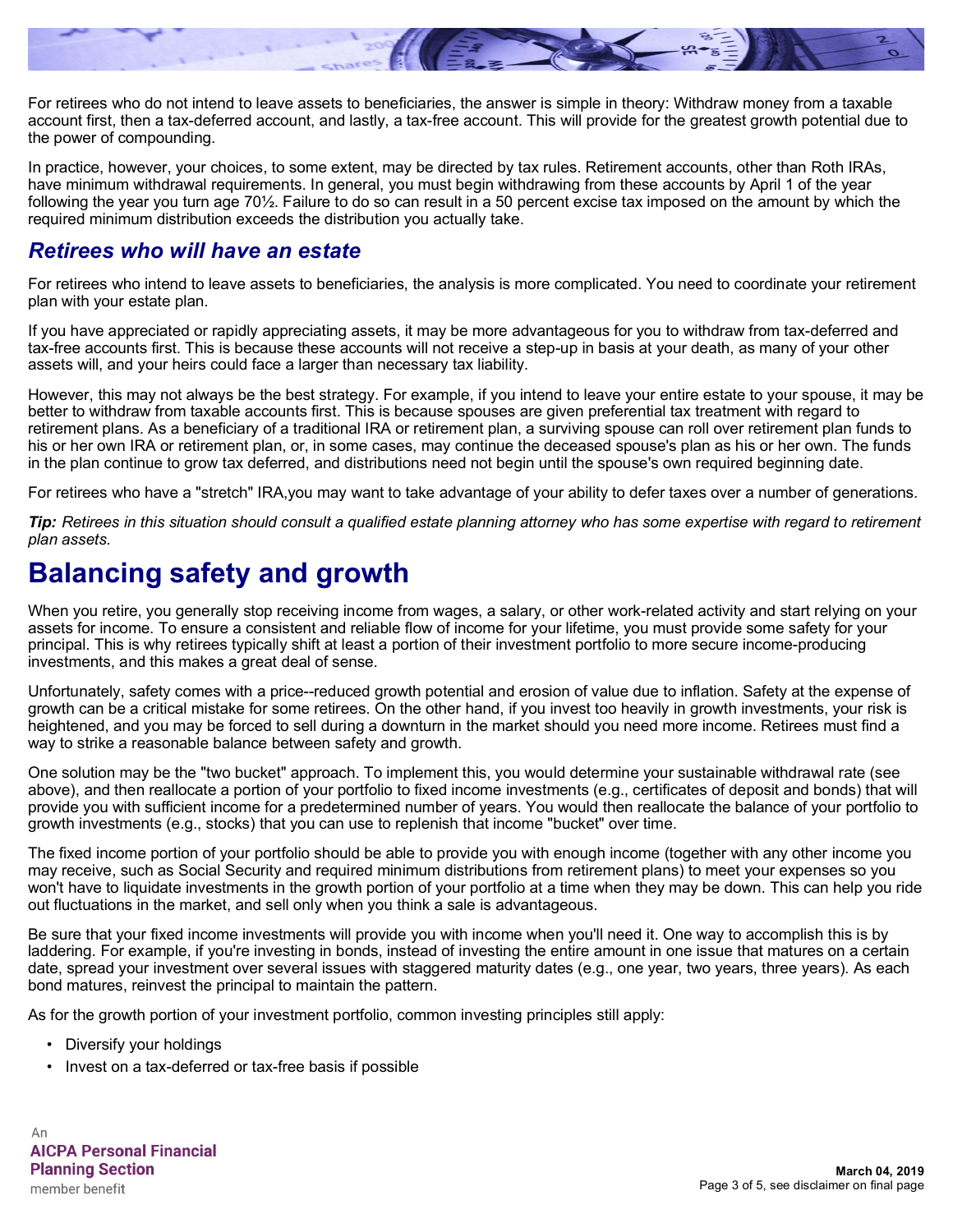

• Monitor your portfolio and reallocate assets when appropriate

*Caution: For retirees investing in bonds, don't assume that individual bonds and bond funds are the same type of investment. Bond funds do not offer the two key characteristics offered by bonds: (1) income from bond funds is not fixed--dividends change depending on the bonds the funds has bought and sold as well as the prevailing interest rate, and (2) a bond fund does not have an obligation to return principal to you when bonds within the fund mature. Additionally, the risk associated with bond funds varies depending on the bonds held within the fund at any given time, whereas the risk associated with individual bonds generally decreases over time as a bond nears its maturity date (assuming the issuer's financial situation doesn't deteriorate). Finally, fees and charges associated with bond funds reduce returns. Even so, you may still find bond funds attractive because of their convenience. Just be sure you understand the differences between bond funds and individual bonds before you invest.*